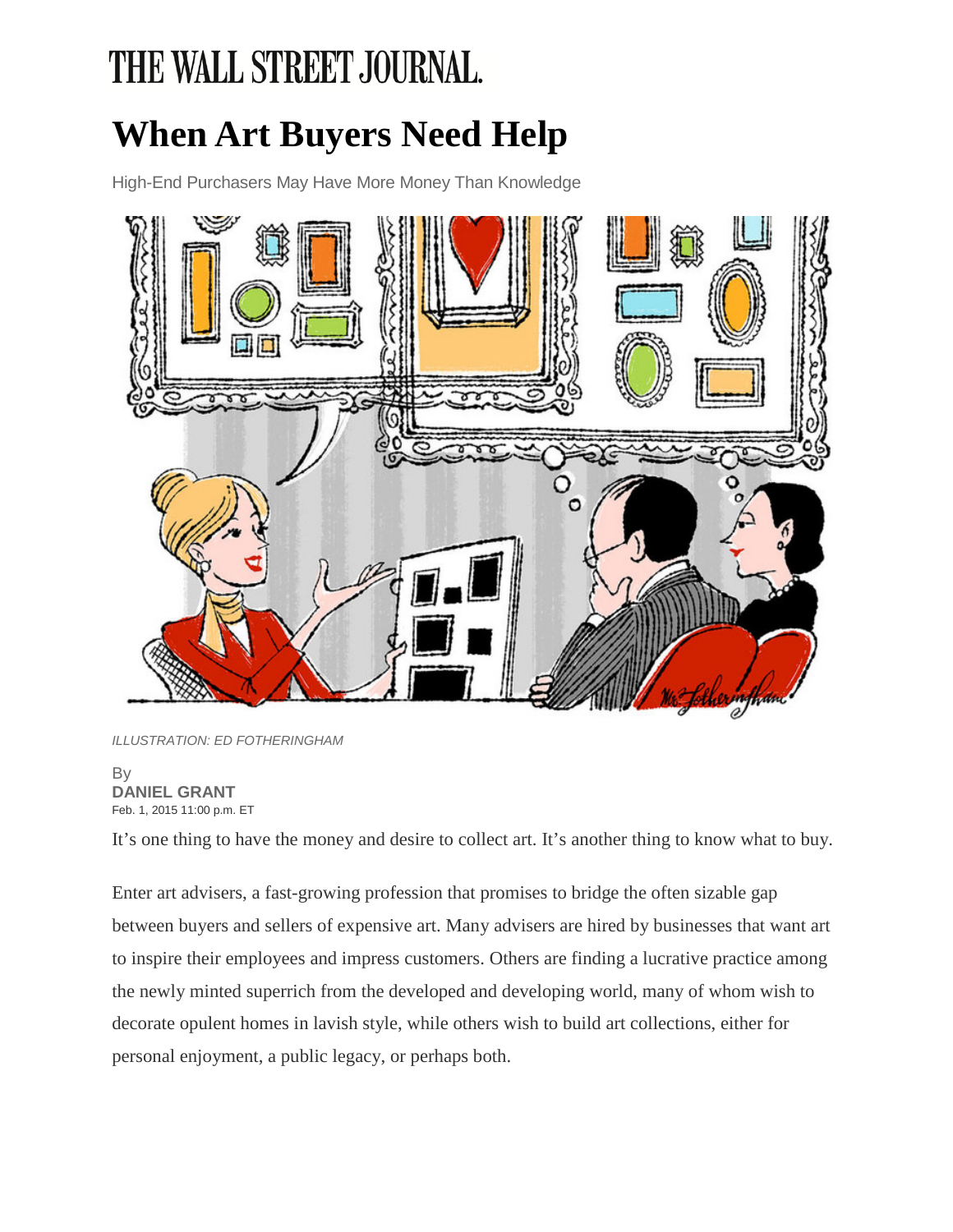"A lot of my clients are somewhat informed about art, but most of them don't know much, because they are really busy," says Judith Selkowitz, an adviser in New York.

Here are some basics about how the art-advisory business works.

#### **Who Uses Advisers**

Art advisers tend to work for clients with very big budgets. Many such buyers, who often are pressed for time, are willing to pay substantial amounts for guides who help them identify highly desirable artists and pieces, and who negotiate the best prices for those works.

Wendy Cromwell, principal at the art advisory service Cromwell Art LLC in New York City, says her clients expect to spend at least six or seven figures on their art purchases. Ms. Cromwell, who is also president of the board of the Association of Professional Art Advisors, says that in most cases it isn't worth the adviser's time, or the client's money, if the budget is less than roughly \$30,000.

### **How They're Paid**

The size of the client's budget and the kind of project they have in mind (decorating one or more houses, or building a large collection, for instance) tend to determine how the adviser gets paid. Variations include hourly fees, monthly retainers, payments on a quarterly, annual or biannual basis, or a flat percentage of the cost of the artworks purchased. Excluding hourly rates, fees average about 17% of the value of the art purchased, according to the Association of Professional Art Advisors.



<sup>†</sup>May include artists, antique shops, flea markets Source: Association of Professional Art Advisers' 2013 APAA Benchmarking Survey The Wall Street Journal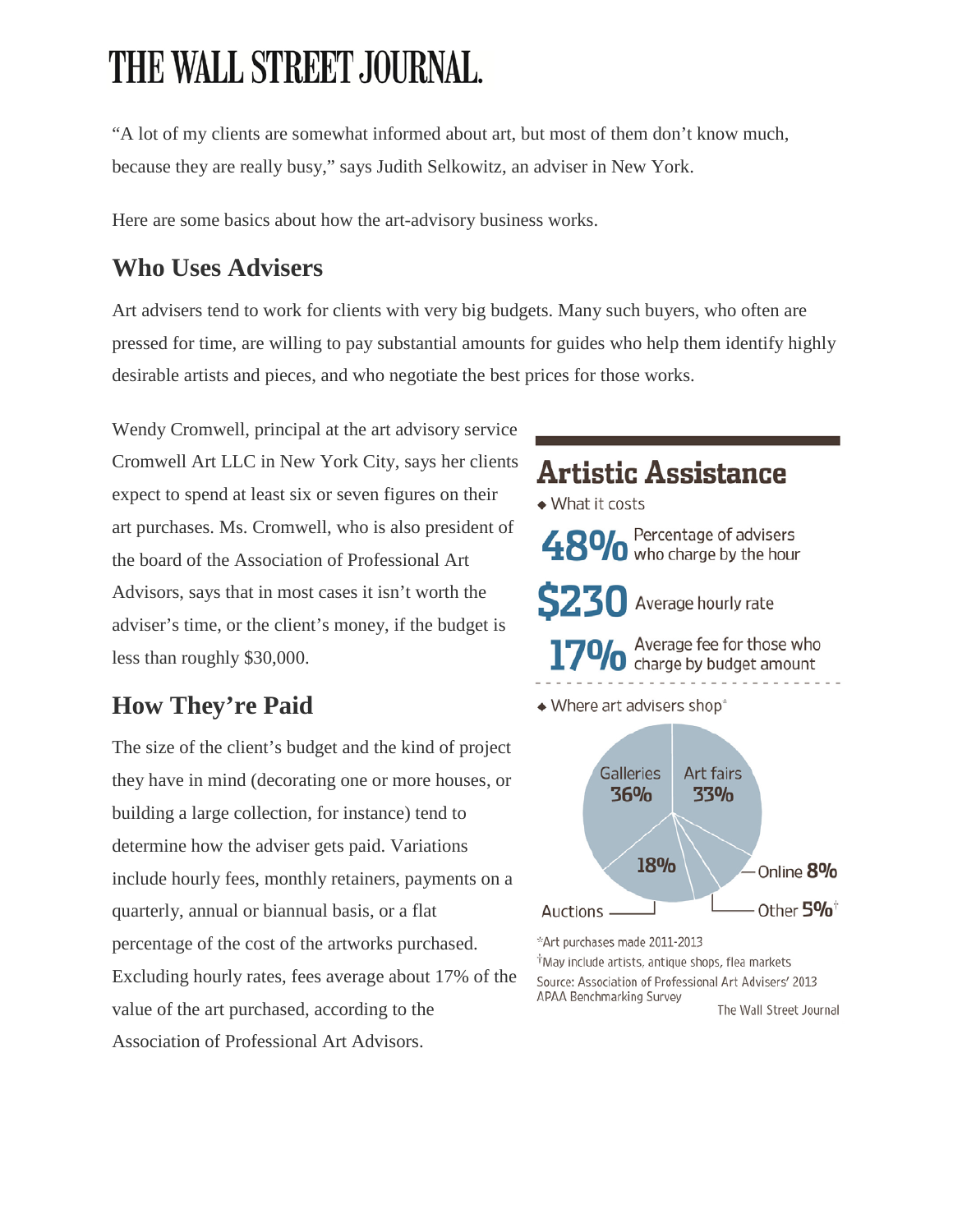### **An Education**

For many clients, the adviser's service begins with an education in art appreciation. Many buyers don't know their own tastes and preferences, so the initial meetings with an art adviser may involve a wide-ranging look at Western and non-Western art in different media and styles over a span of centuries.

Todd Levin, an art adviser in New York City, says, "The majority of the time I spend with my clients is educating them about artists, art history and the inner mechanics of the art." That time may be spent visiting gallery or museum exhibitions, as well as at Mr. Levin's office where he makes visual presentations. "The more knowledgeable they are, the more confident they are and the more apt to buy," Mr. Levin adds.

### **Connections and Advantages**

Some advisers say their relationships with certain gallery owners and dealers can give their clients advantages over most buyers of art, such as access to high-quality pieces that typically aren't available to the public.

"Most gallery owners don't put out their best work," says Ms. Selkowitz. "I can get my clients into the galleries' backrooms. I can get them to see pieces that the dealers haven't even brought into the gallery yet. I can provide entrance to dealers who would never speak to these people."

Some advisers also say they have connections that they say help them to negotiate lower purchase prices, or higher sale prices if a client wishes to sell a piece.

"We can shave the commission rate down from 25%, sometimes down to zero at auctions, because we do an enormous amount of business with auction houses," says Jessica Ransom, an adviser with the Palm Beach, Fla., office of New York-based Winston Art Group Inc.

### **Choosing the Right Adviser**

Things go more smoothly when clients and advisers have similar tastes, something the buyer should try to determine early in the process.